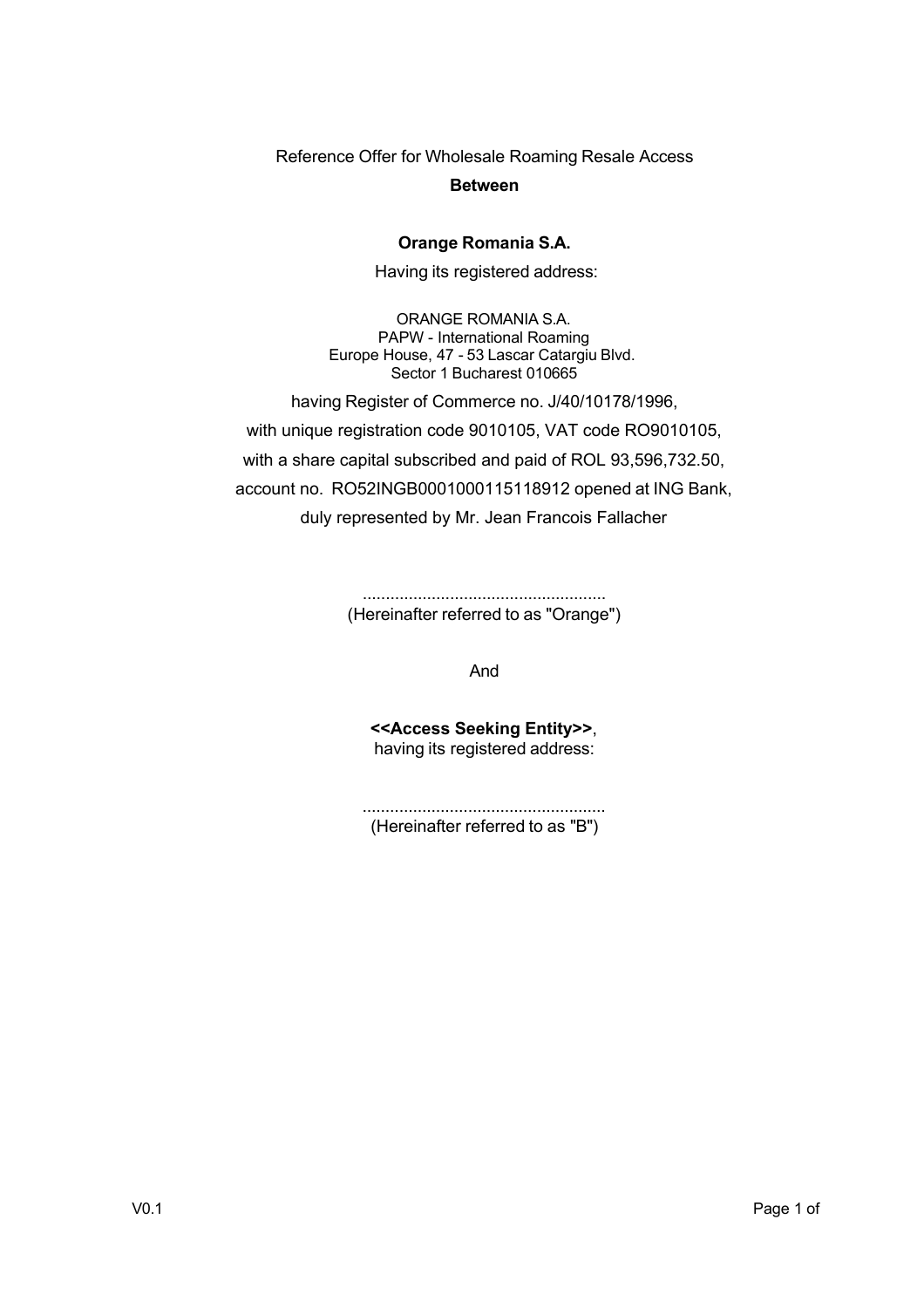# **1. Introduction**

- 1.1 European Union ("EU") Mobile network operators shall meet all reasonable requests for Wholesale Resale Roaming Access according to Article 3 of the Roaming Regulation (as defined below). It is for each individual mobile network operator to determine what constitutes a reasonable request for wholesale resale of roaming.
- 1.2 Subject to Article 3 of the Roaming Regulation, the Parties shall enter into this Agreement for Wholesale Roaming Resale Access (the "**Agreement**"), meaning the provision of roaming services on a wholesale basis to another undertaking, usually located in the same country as Orange, in this case Romania, for the purpose of that other undertaking ("Access Seeking Entity") providing retail regulated roaming services to its roaming customers on the basis of the wholesale roaming services provided by Orange Romania to that undertaking. The Access Seeking Entity can be any undertaking which is entitled, under the Romanian law, to provide roaming services to roaming customers in Romania.
- 1.3 This Reference Offer provides the main conditions under which Orange is offering to the Access Seeking Entity a Wholesale Roaming Services Resale Access and it is subject of negotiation between Orange and the Access Seeking Entity.
- 1.4 Access Seeking Entity's objective is to offer regulated roaming services to EU roaming customers.
- 1.5 In case of additional requirements, exceptions and/or contradictions between the Agreement and any Technical Specifications or GSM Association Permanent Reference Documents, the provisions of the Agreement shall prevail.
- 1.6 Subject to applicable laws, the Parties agree to be bound by GSMA Permanent

Reference documents relevant to International Roaming provided by A from time to time, for example:

- 1. GSMA PRDs related to Quality of Service;
- 2. GSMA PRDs related to Fraud Detection; and
- 3. GSMA PRDs relating to Billing between the Parties including Invoicing and Settlement.

### **2. Definitions**

For the purpose of the Agreement the following terms shall have the meanings set forth in their respective definitions below, unless a different meaning is called for in the context of another provision in the Agreement:

**"Direct wholesale roaming access"** means the making available of equipment and/or services by Orange to Access seeking entity, under defined conditions, for the purpose of that Access seeking entity providing regulated roaming services to roaming customers.

**"Wholesale roaming resale access"** means the provision of roaming services on a wholesale basis by Orange to Access seeking entity for the purpose of that Access seeking entity providing regulated roaming services to roaming customers.

**"HUR"** (High Usage Report) - Antifraud prevention reports containing data based on the value of roaming traffic generated by customers in the Orange network above agreed limits.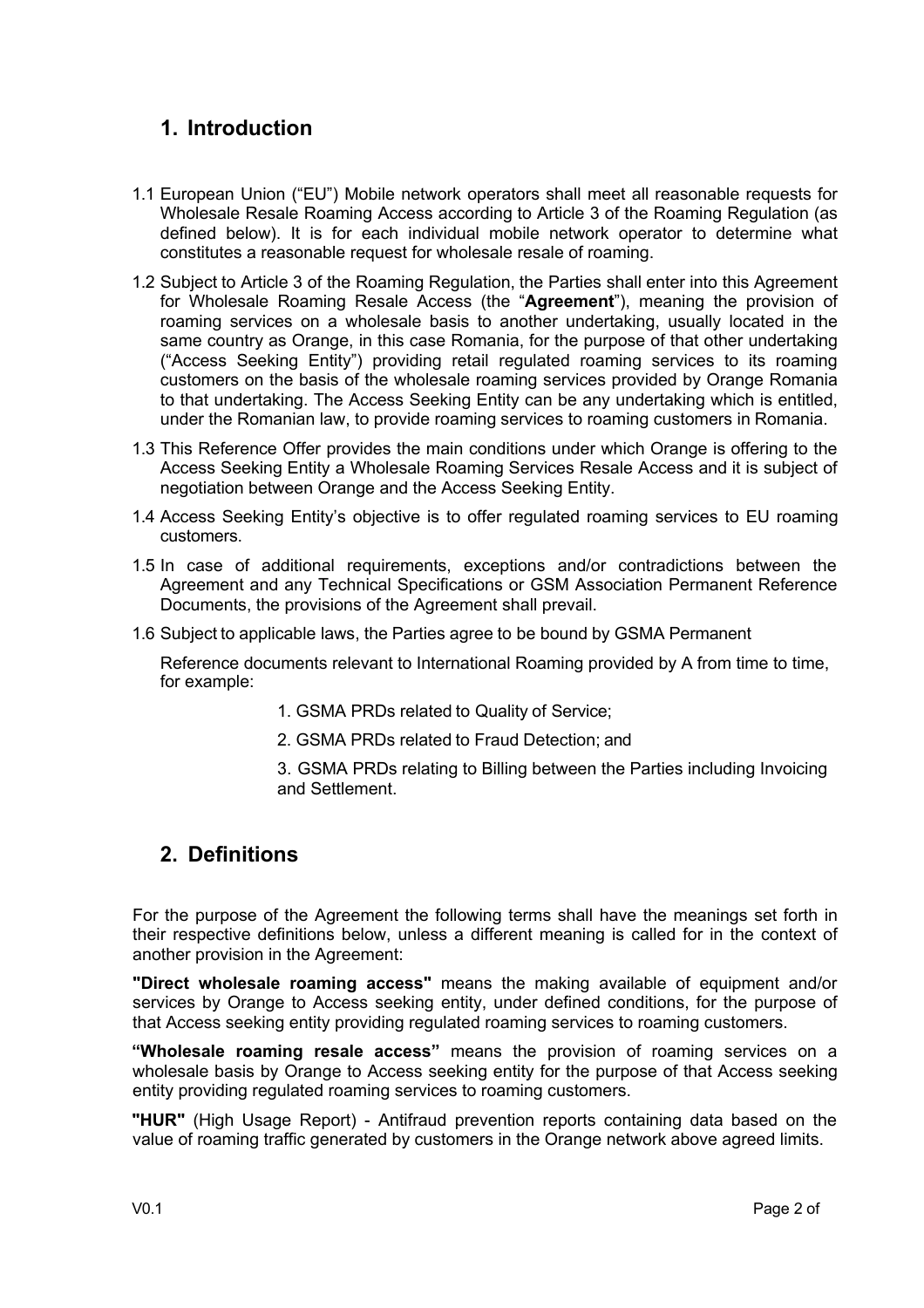**"Wholesale roaming access"** means direct wholesale roaming access or wholesale roaming resale access in accordance with Article 3 of the EU Roaming Regulation.

**"Roaming customer"** means a customer using regulated roaming services delivered by a public local mobile network within the EU, whose contract or agreement signed with a roaming services provider allows access to roaming services within the EU.

**"NRTRDE"** (Near Real-Time Roaming Data Exchange) - antifraud prevention reports regarding voice traffic generated by customers in the Orange network above agreed limits.

**"Roaming Partner**" - mobile network operator from a country other than Romania, in which mobile network under an agreement signed with Orange implemented roaming service is offered for resale in wholesale to Telecommunication Companies applying for that resale.

**"Access seeking entity"** means any Company under the Member State of the EU law authorized to provide roaming services to customers in that Member State, which that Company is entitled to roaming services wholesale access in accordance with the terms and conditions art. 3 of the Regulation, in order to provide services to EU roaming customers.

**"Regulated Roaming Call"** means a mobile voice call made by a roaming customer, originated in a visited network and terminated on a public local mobile network within the EU or a mobile call received by a roaming customer, originated in a public local network within EU and completed in the visited network.

**"RCF" (Roaming Call Forwarding)** - an international call forwarding service to a customer within the visited network while roaming.

**"EU-wide roaming"** means the use of a mobile device by a roaming customer to make or receive calls, sending or receiving text messages or making a broadcast packet switched data within EU, while staying in a Member State other than the Member State in which the national network operator resides, by means of arrangements between home network operator and visited network operator.

**"Roaming Regulation"** or **"EU Regulation"** means the Regulation of the European Parliament and of the Council No 531/2012 of 13 June 2012 on roaming on public mobile telephone networks within the European Union.

**"Home network"** means a public mobile communications network located in the territory of an EU Member State and used by the service provider for the provision of retail roaming services regulated roaming customer while roaming.

**'Visited network'** means a terrestrial public mobile communications network located in the territory of an EU Member State other than the Member State of the national operator of a roaming customer, which allows roaming customer to make or receive calls, send or receive SMS messages or data transmission of packet switched through arrangements with the operator of the home network.

**"TAP"** - (Transferred Account Protocol) specification describing exchange of roaming billing information standards

**"Inter – Operator Tariff"** – roaming services tariff applied to interoperator settlements offered by Orange to Telecommunication Company

**"Regulated roaming data service"** means a roaming service that allows roaming customer packet data transmission via a mobile device while roaming. Roaming Data service does not include making or receiving calls while roaming nor sending or receiving roaming SMS, but covers the transmission and receipt of MMS messages.

**"Roaming SMS"** means an SMS message sent by the roaming customer who has visited network and terminated in the public mobile network within the EU or received by a roaming customer, which was initiated in the public mobile network EU and terminated the visited network.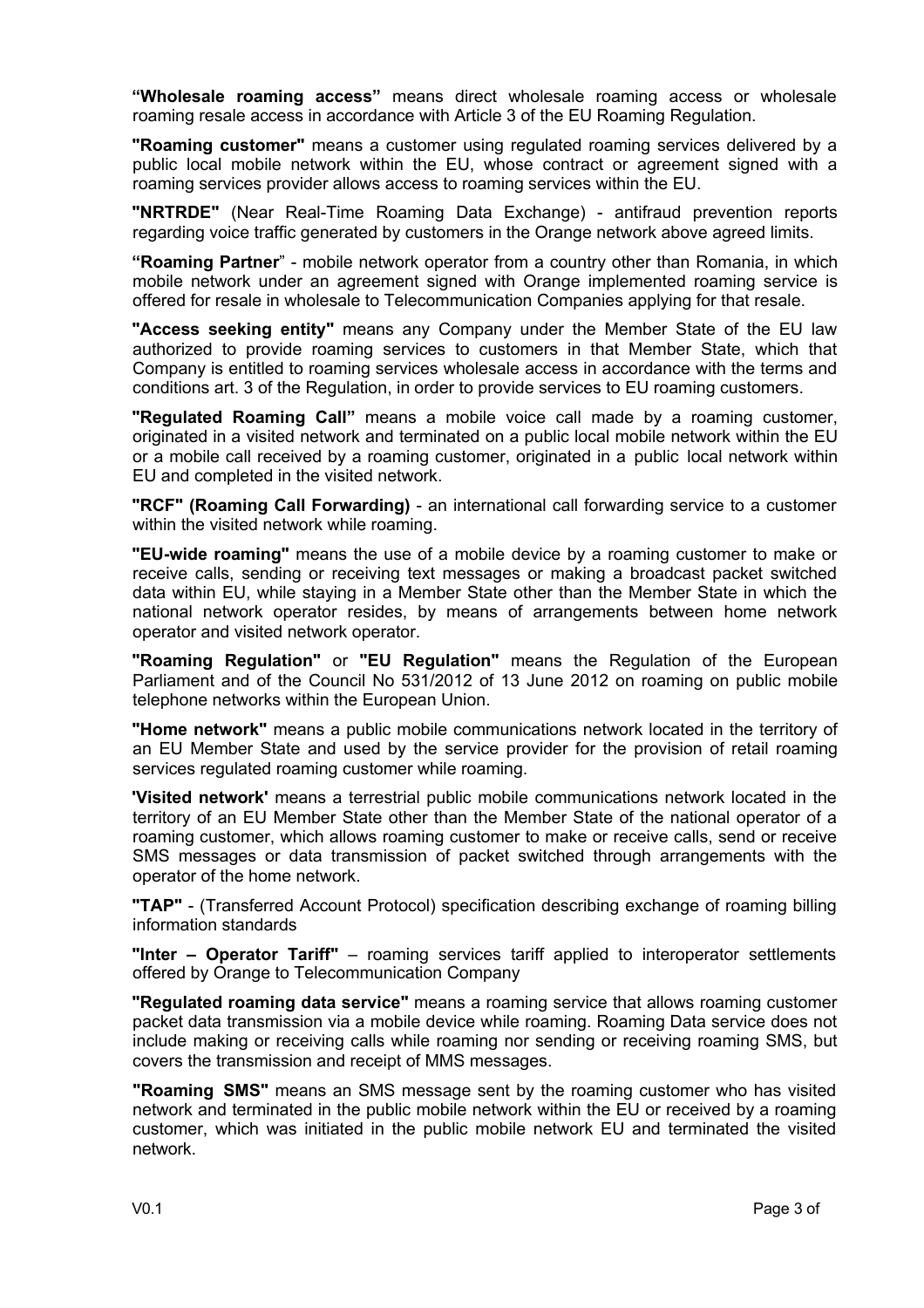**"Price List"** means the retail tariffs applicable by Orange to Orange subscribers for roaming services provided.

"**GSM Association Permanent Reference Documen ts**" means a document noted as such by the GSMA and listed as such by the GSMA on the list of Permanent Reference **Documents** 

**"Public Mobile Network" or "PMN"** shall mean a network that complies with the definition of a GSM network as set out in the Articles of Association of the GSM Association  $(AA.16).<sup>1</sup>$ 

"**Date of the Agreement**" shall mean the date of the latest authorized representatives signature of the Parties .

# **3. Starting Date**

3.1 The actual commercial starting date for International Roaming shall be the date as agreed by both Parties in written form after successful completion of all necessary network and billing test procedures.

### **4. Service generic conditions**

- 4.1 Resale of wholesale roaming services access is carried out for Access seeking entity applying for access based on a resale of wholesale roaming services access agreement.
- 4.2 The Access seeking entity shall send a written request for access with acknowledgment of receipt to the following address:

Orange Romania S.A. Europe House Bd. Lascar Catargiu, Nr. 47 - 53 010665, Sector 1 Bucuresti, Romania

<sup>1</sup> Please note that in AA16 GSM network refers to the family of GSM mobile communications systems and future evolutions thereof, e.g. GSM, DCS, PCS, UMTS or its equivalent.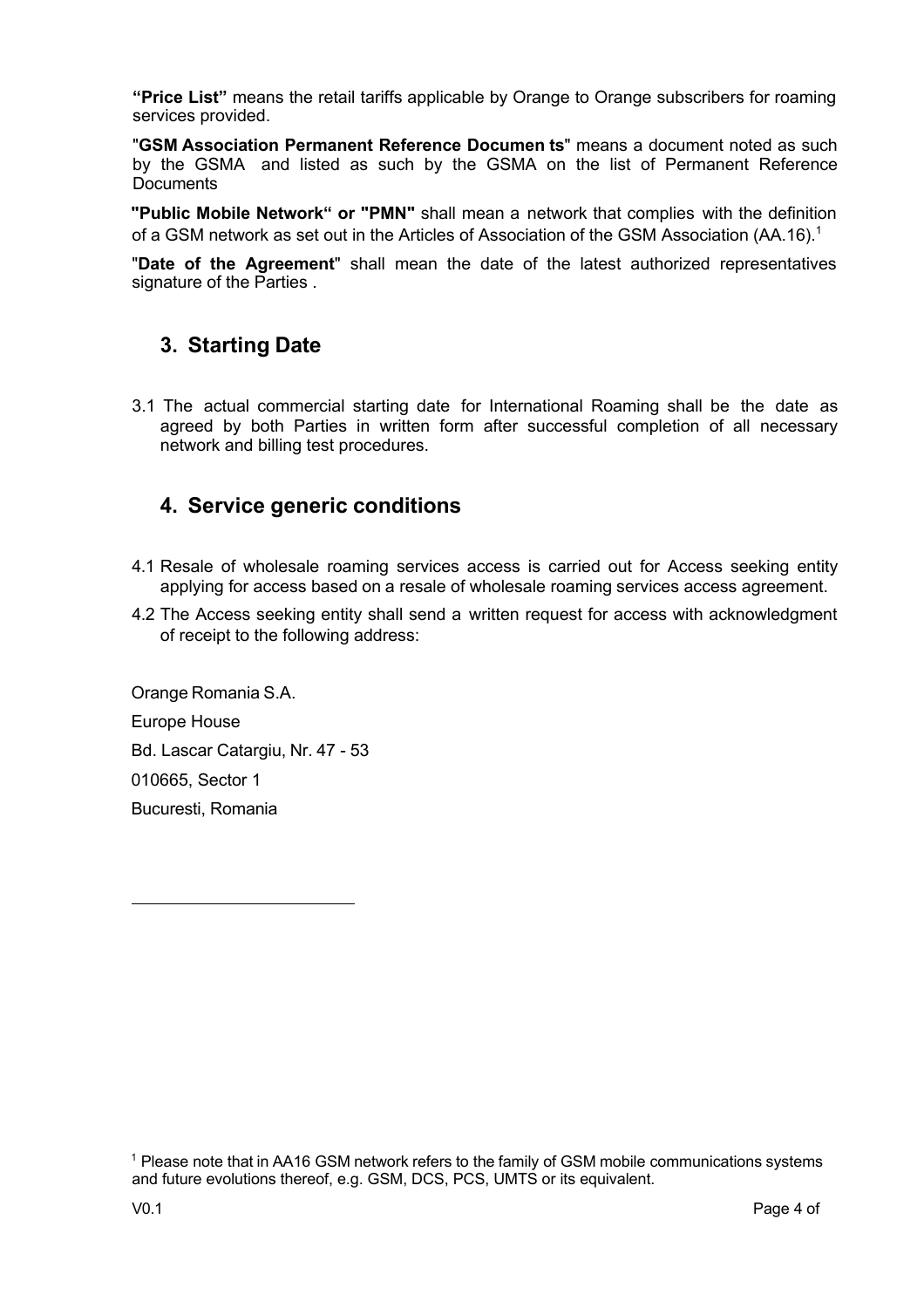4.3 Orange and the Access Seeking Entity undertake to enter into a confidentiality agreement (NDA) before the exchange of classified information.

4.4 The access seeking entity should send the following information together with the written request for access:

- Documents confirming the right to apply for wholesale roaming access and to use of the powers provided for in the Roaming Regulation;
- Certificate of registration in the register of telecommunication companies issued by ANCOM.
- Detailed information about the desired model of cooperation with Orange.
- 4.5 In response to this request Orange provides to the Access Seeking Entity the draft agreement on resale of wholesale roaming services access, within one month from receiving the application by the access seeking entity to Orange, provided that the application includes only parts covered by this Reference Offer.
- 4.6 For custom applications, and the expectations that go beyond the scope of the Reference Offers, Orange will make every effort to provide the draft agreement on resale of wholesale roaming services access as soon as possible within a reasonable time, depending on the complexity of the case.
- 4.7 Once Orange and the Access Seeking Entity have concluded the negotiations of the wholesale roaming services resale access, the said services will be implemented and made available commercially to Access Seeking Entity after signing the wholesale roaming services resale access agreement, on a date agreed between the parties. Implementation of the wholesale roaming services resale access agreement occurs within three months from the date of its signature by the authorized representatives of the Orange and the Access Seeking Entity applying for access.

#### **5. Service scope**

Resale of wholesale roaming services access offer is only for Access Seeking Entities entitled to apply for access according to paragraph 4.4.

Wholesale roaming services resale access is carried out in the area of services offered by Orange. The offer includes:

- Voice services (outgoing and incoming calls)
- calls to emergency numbers (112, ambulance, fire, police)
- CAMEL services
- Fax transmission
- Send and receive SMS messages
- Send and receive MMS messages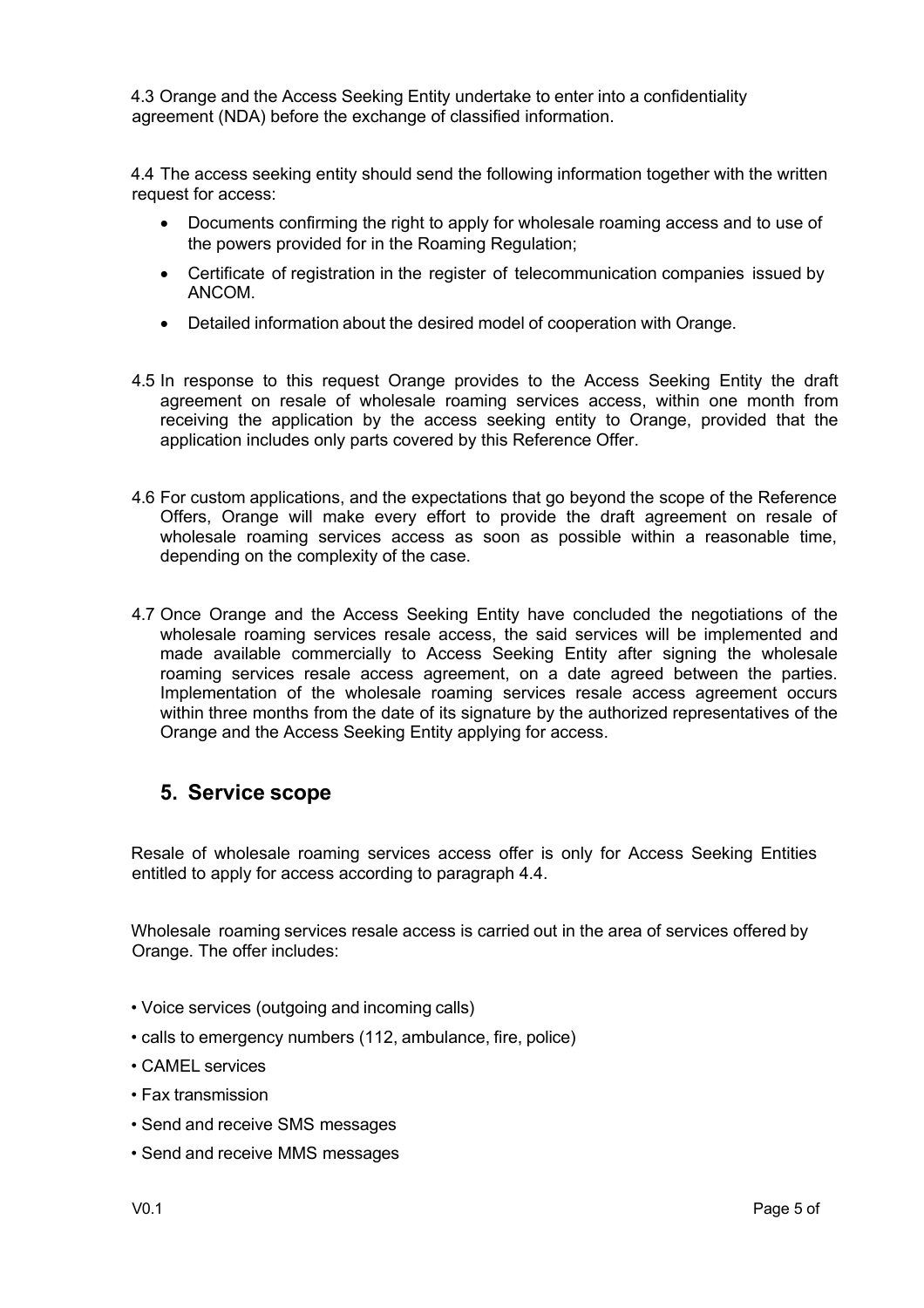- video telephony calls
- providing billing information in TAP files
- sending antifraud reports (HUR / NRTRDE)
- Data transmission
- presentation of the calling number
- call forwarding
- call waiting, hold, conference calls

In case of a network connection is required (Interconnection) between the Parties, the Parties will enter into negotiations in order to agree the terms and conditions of the interconnection technology. Interconnection agreement is not part of this offer reference and shall be concluded by separate negotiation between the Parties.

In case new technical solutions for wholesale roaming access resale within Orange will be available the Parties would further agree under the bilateral negotiations regarding the possibility to introduce this new solution, implementation costs and deadlines.

Based on the agreement that will be signed as result of negotiations on this Reference Offer, the Access Seeker Entity will be allowed to resell the regulated services, as established under the Wholesale Roaming Resale obligation, to EU roaming customers.

# **6. Quality requirements**

In order to provide quality of service delivery to subscribers connected to Orange network, Orange will apply the requirements for voice transmission quality, digital broadcasting service quality for traffic according to ITU-T. Orange provides to the Access seeking entity a quality of service (SLA - (Service Level Agreement)) according to the rule: the level of services provided to end users Entity applying for access will be at the same level of service provided to subscribers of Orange services.

# **7. Fees for the traffic in the wholesale roaming resale access**

Charges for regulated roaming traffic do not exceed the maximum specified by the EU Regulation.

Fees for the remaining roaming traffic are subject to individual agreements between the parties. The point of reference adopted in the negotiations will be the charges according to the method established "retail minus" based on the Price List for roaming for Orange subscribers.

| <b>Service</b>                                | <b>Increment</b>                      | <b>Price</b>          |
|-----------------------------------------------|---------------------------------------|-----------------------|
| Outgoing Calls (voice, CSD, fax)<br>within EU | 30 second initially, then<br>1 second | $\vert$ 0.022 EUR/min |
| Call to 112                                   |                                       | Free of charge        |
| <b>SMS</b>                                    | message                               | 0.004 EUR/SMS         |

*Table 1*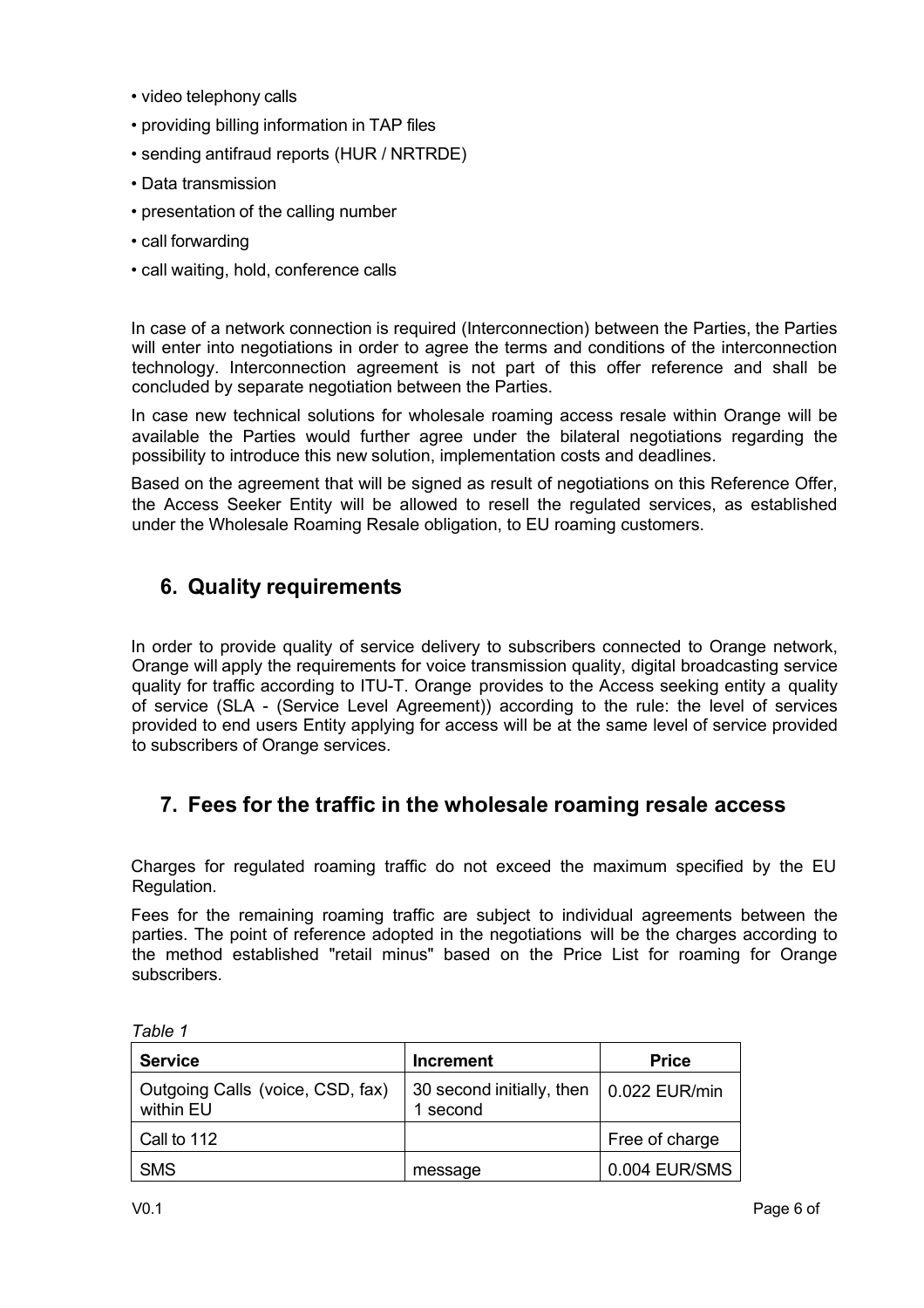| SMS to 114 (SMSC address:<br>$+40114)$                                                                                                                                                          |          | Free of charge |
|-------------------------------------------------------------------------------------------------------------------------------------------------------------------------------------------------|----------|----------------|
| Data to 112                                                                                                                                                                                     |          |                |
| endpoint: https://localizare.112.ro,<br>IP: 86.105.110.122, port 80 and<br>443<br>- endpoint: https://aml.112.ro IP;<br>89.200.246.6 port 80 and 443                                            |          | Free of charge |
| Packet Switch data                                                                                                                                                                              | 1 kB     | 0.002 EUR/MB   |
| RCF - International call<br>forwarding (voice, CSD and fax)<br>from Orange to the roaming<br>partner of Zone 1 (EU), which<br>network subscriber<br>uses a<br><b>Telecommunications Company</b> | 1 second | conf           |

### **8. Fees for the other services related to the provision of wholesale roaming resale access**

In order to properly implement the agreement on wholesale roaming resale access, Orange in agreement with the Access seeking entity - can deliver (depending on the chosen model of cooperation by the parties), the following support services:

- a) If the Access seeking entity will provide service on a "Service Provider (Light MVNO)":
- SIM cards maintenance service (the range of services is dependent on the individual arrangements with the entity applying for access)
- Services for the provision of Duties on Defense, National Security and Public Safety and Law Enforcement Services
- Customer Support (back office)
- The number portability (MNP)
- Wholesale SIM lock
- Numbering fee
- SIM cards sale
- Other services as determined by the Parties
- b) If the entity seeking access will provide service on a "Full MVNO" model:
- Services for the provision of Duties on Defense, National Security and Public Safety and Law Enforcement Services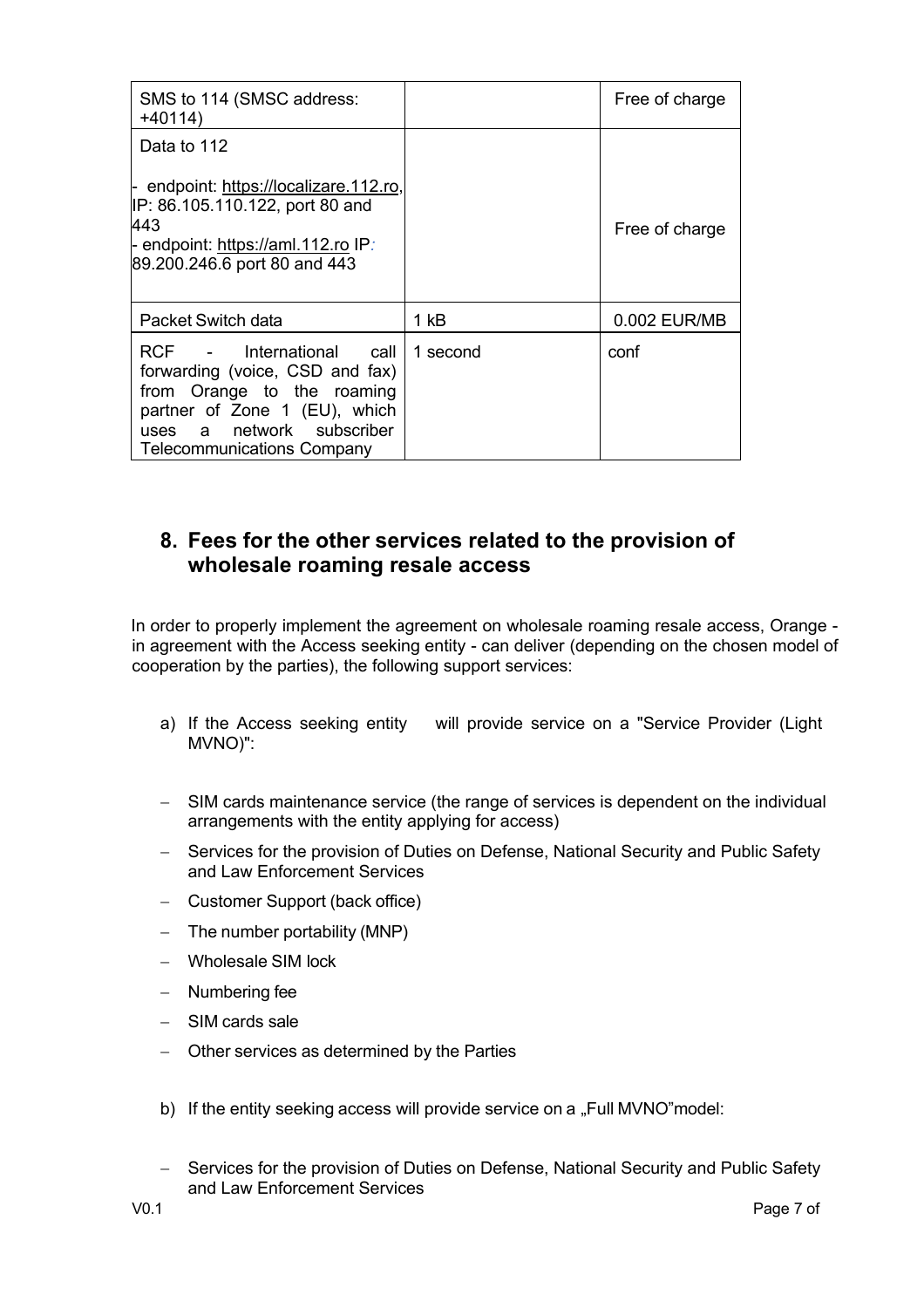#### - Other services as determined by the Parties

Due to the possibility of the conclusion of the wholesale roaming resale access in configurations other than those listed above (depending on the expectations of the Access seeking entity and trade negotiations), Orange announces that the final scope and cost of implementation mechanisms related to the provision of wholesale services access for roaming resale would be agreed between the Parties in additional hosting agreement.

For Access seeking entity, which are not Orange hosting services users, the prices for these services would be provided to an applicant for access, after the Confidentiality Agreement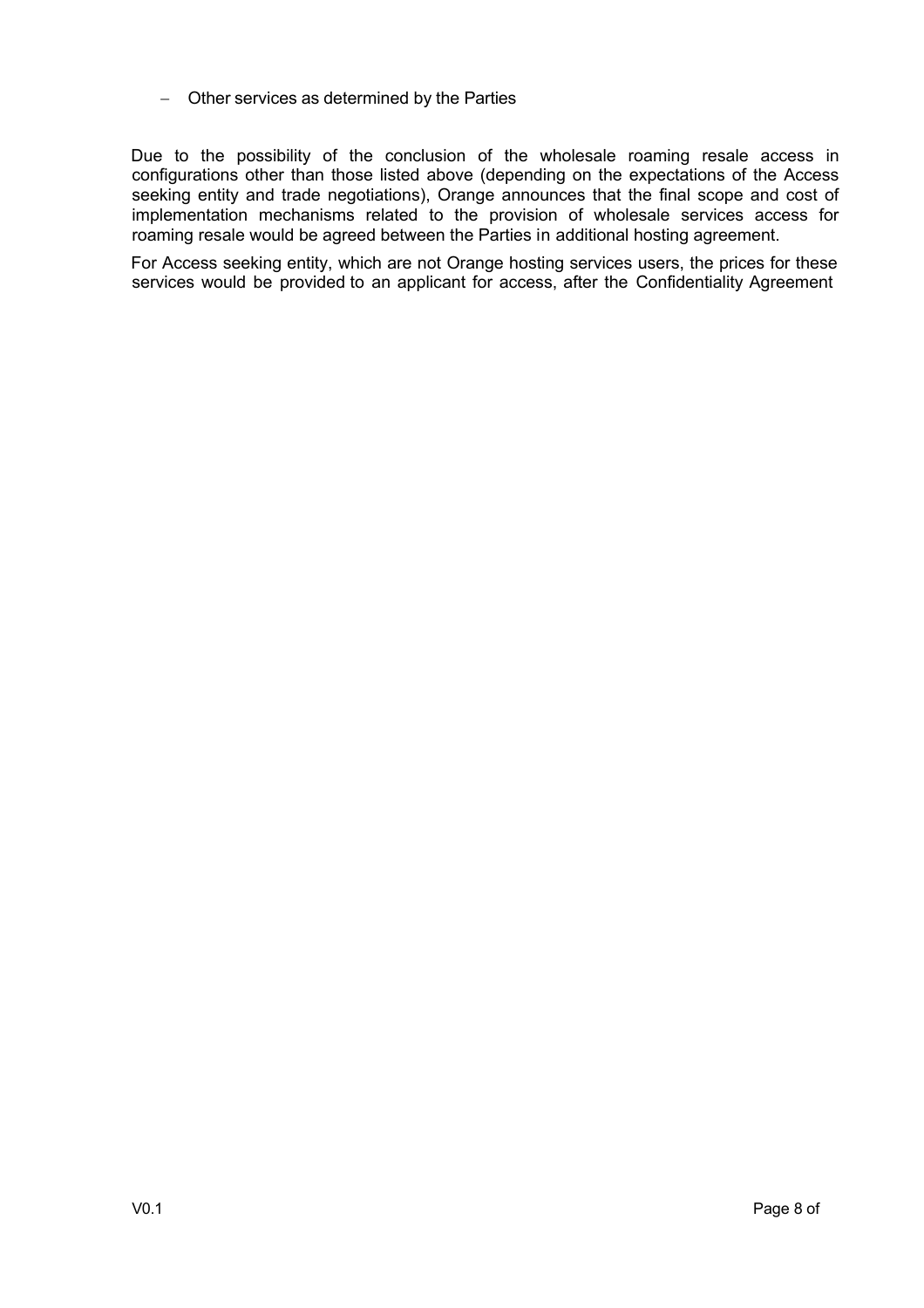(NDA). Prices mentioned above would be provided no later than one month from the date of submission of the application by the Access Seeking Entity.

# **9. Telecommunication fraud prevention**

Parties of the wholesale roaming resale access agreement undertake not to take, not to support, not to facilitate or encourage any action that could be considered as a telecommunication fraud as defined in GSMA Permanent Reference Documents. Parties shall take reasonable and practicable steps to prevent telecommunication fraud.

### **10. Financial security requirements**

In order to secure claims arising from non-performance or improper performance of the wholesale roaming resale access agreement, Access Seeking Entity will provide Orange security in the form agreed by the Parties and specified in the agreement. Forms of security approved by Orange under the contract liabilities are:

- a. Bank Guaranty, issued by a bank approved by Orange, allowing to enforce the claim which is not paid and all other related amounts at the first request. or
- b. Deposit made in an Orange bank account.

The Access Seeking Entity starting cooperation with Orange is required to provide adequate security in the form required by Orange not later than fifteen business days prior to the anticipated start supply of services by Orange. The lack of providing the requested securities will entitle Orange to not provide the services contracted for wholesale roaming resale access. Orange will accept a bank guarantee issued by a bank, which position, financial situation, rating, etc, ensure the implementation of the guaranty. Orange may refuse to accept a bank guaranty or demand establishing of a new bank guaranty by another bank, if the bank's current situation raises doubts to perform guaranty.

The initial amount of the security will be 100 000 (one hundred thousand)  $\epsilon$  or the equivalent in another currency converted by current exchange rates published by Romania's National Bank. The Access Seeking Entity is required to establish a security and its renewal for the entire duration of the contract for wholesale roaming resale access plus 3 months The value of the security will not be less than  $\epsilon$  100 000, or not less than the value of the highest three invoices issued to Access seeking entity by Orange, whichever is higher. The costs shall be borne by the Access Seeking Entity.

In case of calling all or part of the security by Orange, the Access Seeking Entity is required in each case, within seven (7) business days from the date of calling this security, to provide complementary (renewal) security for an agreed amount and on the conditions agreed by the Parties.

In case of:

• The traffic value exceeds the value of the protection of 20% or more,